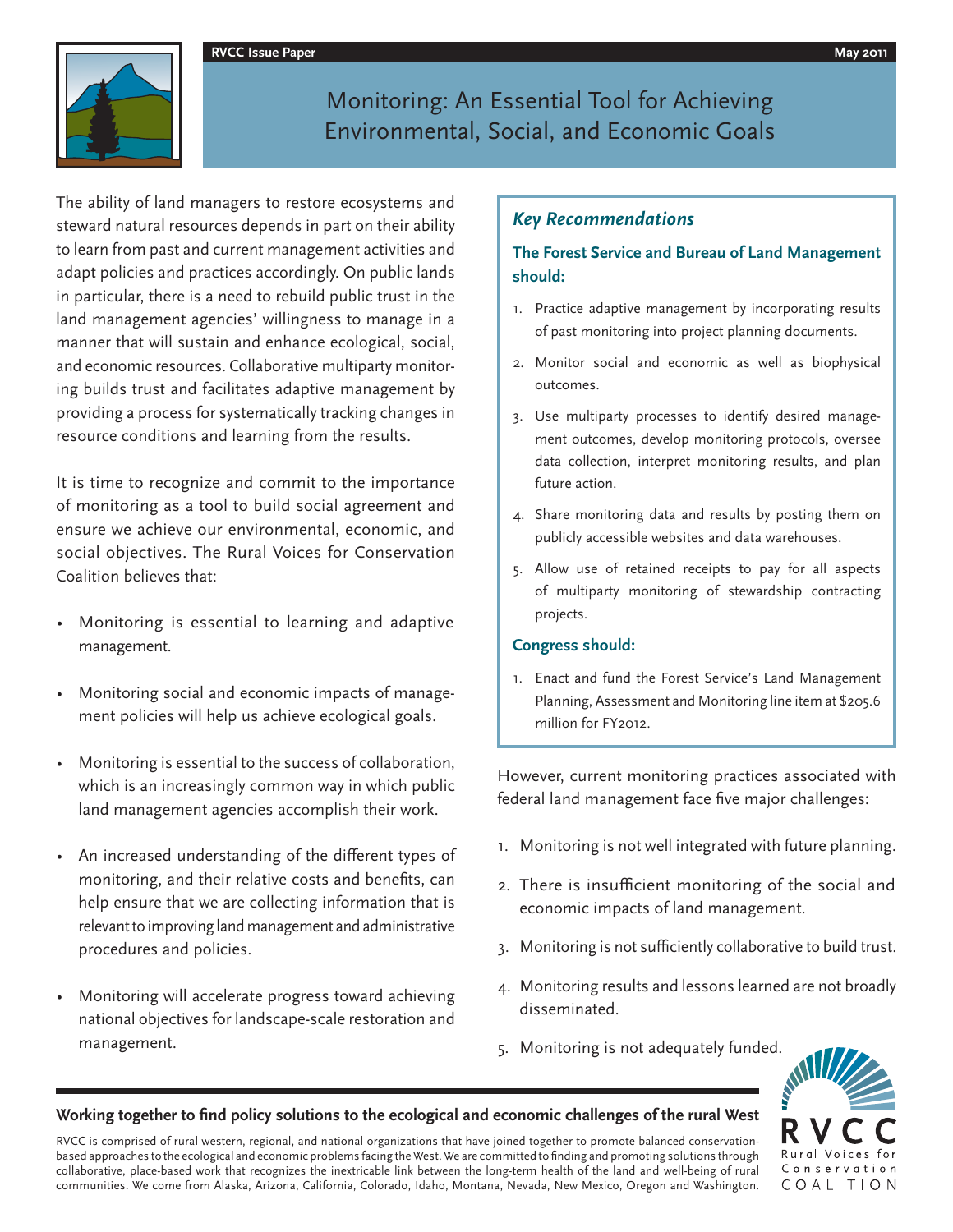

## *Challenges of current monitoring practices*

Although public land management agencies gather some data on biophysical conditions and management outputs, they do not generally monitor in a manner that builds trust, adequately illuminates their accomplishments, or acknowledges the inextricable link between the health of the land and social and economic well-being. For instance, the USDA Forest Service measures conditions, such as forest structure, and commercial outputs, such as the number of board feet harvested from national forests. Although these are important to track, they are insufficient to determine whether management actions are restoring fire adapted ecosystems, improving water quality, retaining or creating jobs, building social agreement around management objectives, ensuring critical wildlife habitat, or addressing other conditions of concern.

Broad-based monitoring, such as the social and economic data gathered in the decennial U.S. Census and the ecological data gathered through the Forest Service's Forest Inventory and Analysis program, provide interesting and useful insights into conditions and trends but do not directly address the causes of those conditions and trends; nor do they provide a fine focus on the effects of management on watershed or community conditions. Implementation (compliance) monitoring provides accountability by reporting management actions and outputs, but does not address the effects of those management actions on conditions of concern.

### **1. The need for monitoring and adaptive management**

Land management planning and decision making should explicitly reflect learning from monitoring and evaluation of past management actions. However, in most cases, monitoring is not integrated into planning and decision making, decreasing the ability to learn from and use monitoring results to inform management. This is because most monitoring does not measure the outcomes of specific management actions and monitoring results are not explicitly used in project planning.

For monitoring to be effective, it needs to be integrated into every step in adaptive management processes. Monitoring should begin with initial assessment of conditions and desired outcomes. Monitoring plans should be developed along with management plans, and baseline monitoring should be initiated before any management actions are

### *Defi nitions*

**Monitoring** – the periodic and systematic collection and evaluation of data to track changes over time.

**Adaptive Management** – a process for learning from management actions and improving subsequent management practice or policy based on what has been learned.

**Effectiveness Monitoring** – measuring changes in specific conditions relative to desired outcomes. Effectiveness monitoring asks, "Did we achieve our desired results?"

**Implementation Monitoring** – recording actions taken and outputs; also known as compliance monitoring. Implementation monitoring asks, "Did we do what we said we would do?"

**Multiparty Monitoring** – monitoring that involves discussion and shared learning among a diverse group of individuals with a range of knowledge and interests.

**Process Monitoring** – tracking how well projects or programs function in terms of things like public access to agency services, communication, and relationships.

**Target** – desired outcome or output; a standard by which results can be measured or judged.

**Trigger Point** – an undesirable monitoring result that suggests a need to reevaluate or change management.

taken. Evaluation and adjustment of management actions should then be based on monitoring results.

The most useful type of monitoring for adaptive management is effectiveness monitoring. Effectiveness monitoring is designed to measure the impacts of actions taken on conditions of concern. This requires that monitoring be linked to both desired future conditions and planned management actions. In one example of effectiveness monitoring, the Lakeview Stewardship Group in southeastern Oregon monitored vegetation recovery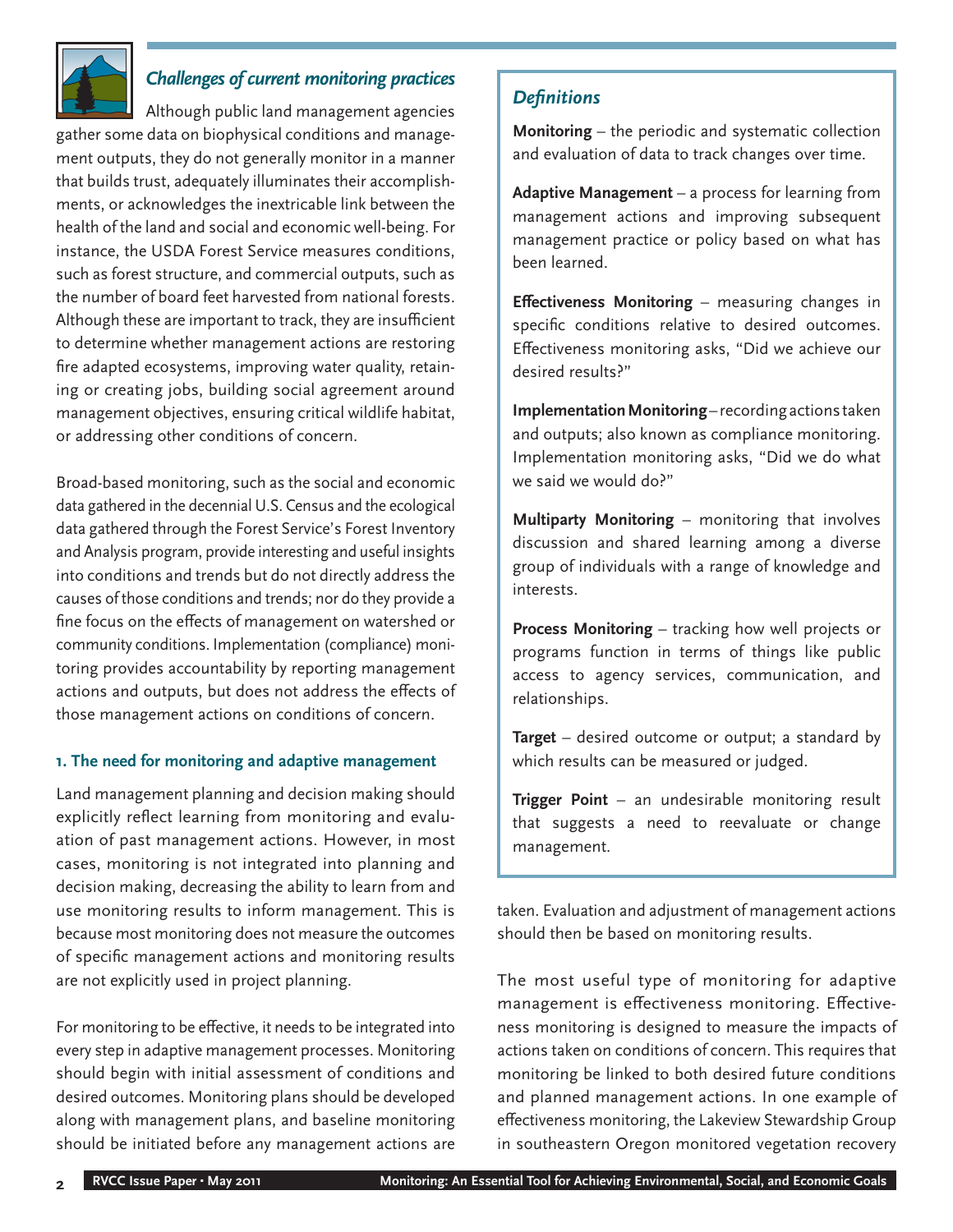after road closure. When they found that outcomes were less desirable in areas where the subsoil had been worked, the Lakeview National Forest implemented a policy to not plow below the topsoil level. In other words, this group did not simply track management actions and outputs (e.g., area or distance that was subsoiled); they monitored the effects of management actions on conditions of concern, and then used what they learned to change management actions to improve outcomes.

Data collection and analysis are important aspects of monitoring, but they have limited utility unless they are part of an adaptive management process that includes identifying conditions of concern and desired management outcomes, evaluating the effects of management actions, and adapting management based on what has been learned.

Monitoring rigor should be appropriate to the sensitivity of the project. A higher level of confidence is needed when there is uncertainty or controversy over possible management outcomes. The monitoring methods should match the level of uncertainty, the sensitivity of the resource, and what the stakeholders believe is necessary to build or retain trust.

### **2. The need for social and economic monitoring**

Social, economic, and ecological systems are connected in complex ways. It is difficult to effectively manage ecosystems without taking into account social and economic issues such as the available workforce and infrastructure for stewardship work and traditional uses of natural resources. Similarly, it is important to understand how administrative policies and procedures affect economies and social behavior.

Some of the most important social and economic monitoring variables are local economic impacts of land management work, including: (1) the dollar number and value of service, stewardship end-result, and timber sale contracts awarded, and the locations of the businesses that were awarded those contracts; (2) the amount of material sold, the proportion sold to local firms, and what it was utilized for; (3) the number of jobs and associated wages paid, and the number of local workers hired or the total wages paid to local residents; (4) numbers of and trends in

on-the-job injuries and accidents for contracted and subcontracted work; and (5) trends in the number of wage and safety inspections and types of violations.



Other relevant variables measure changes in capacity to do the work, such as (1) the size of the available restoration workforce; (2) types and volume of wood and other restoration byproducts that can be utilized locally; (3) public attitudes and behaviors towards land management practices; and (4) the ability and willingness of stakeholders, including the land management agencies, to engage in collaborative planning and management.

For example, the multiparty monitoring team working on stewardship projects in and around the Siuslaw National Forest in Oregon tracks contractors' and employees' places of residence to determine whether project funds stay in the area. They then look at indirect economic effects, such as impacts on the local tax base. This information on the economic benefits of stewardship projects in local economies has helped build trust between the Forest Service and local stakeholders concerned about projects being awarded to contractors from outside the local area. It also gives the agency information on local workforce capacity available for future work.

### **3. The need for a collaborative multiparty process**

Monitoring should involve diverse interests to ensure maximum learning and trust building. Determining desired future conditions, project goals, and what constitutes an undesirable outcome are all value-based decisions that are best made through a collaborative process. In some cases, stakeholders concerned about potential management outcomes will support management actions if they are confident that the results will be carefully monitored. Likewise, the interpretation and application of monitoring results require social agreement, or they will not be used.

Monitoring is most effective when it takes place through a process of informed collective review and discussion. Collaborative groups representing diverse interests should be involved in defining desired social, economic, and ecological conditions and their interrelationships; developing a monitoring protocol; reviewing and interpreting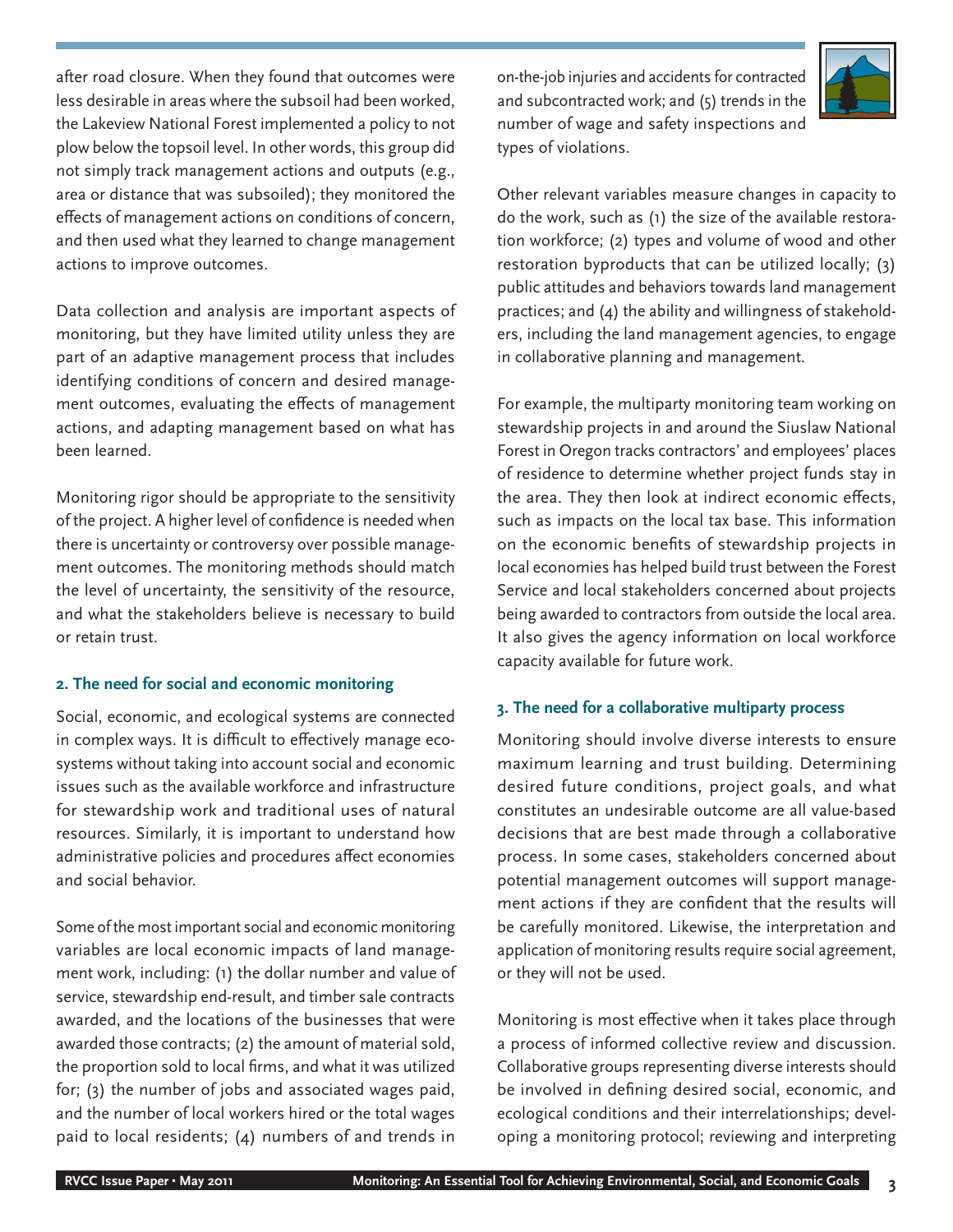

monitoring results; and making management recommendations based on what they have learned. Multiparty monitoring is particularly

beneficial when there is uncertainty or disagreement about the potential effects of management actions.

### **4. The need for transparency**

Agencies, research institutions, and other groups gather considerable data on ecological, economic, and social conditions and management actions. However, monitoring results are not widely disseminated, and monitoring data are rarely shared. Agency data in particular are often not readily available for public review and discussion, and management plans and policies do not demonstrate how monitoring data were used to inform decision making. This creates an apparent lack of accountability, even though monitoring may have been completed and used to inform management. Multiparty and third-party monitoring are often conducted independently of agency planning and decision making, with the result that information sharing and collaborative learning, if any, are not reflected in agency plans and projects.

Making these data widely available will reduce duplication of efforts, reduce costs, and build trust. Monitoring data and interpreted results have utility to both future projects in the location where the data were gathered and for comparison or aggregation with information from other places. Monitoring data and final reports, including a discussion of how monitoring results were used to inform management, should be made available in a timely manner and be easily accessible to the public on the Internet.

### **5. The need for funding**

Monitoring should not be viewed as an added expense that draws funds away from planning and project implementation. When focused on specific management actions and conditions of concern, monitoring can reduce overall costs by minimizing time spent implementing ineffective management practices and potentially reducing appeals and litigation. Monitoring should be recognized as a standard part of every project budget, because without monitoring it is difficult to know whether or not management actions are accomplishing the desired results. The summer sees the next page for a full list of recommendations.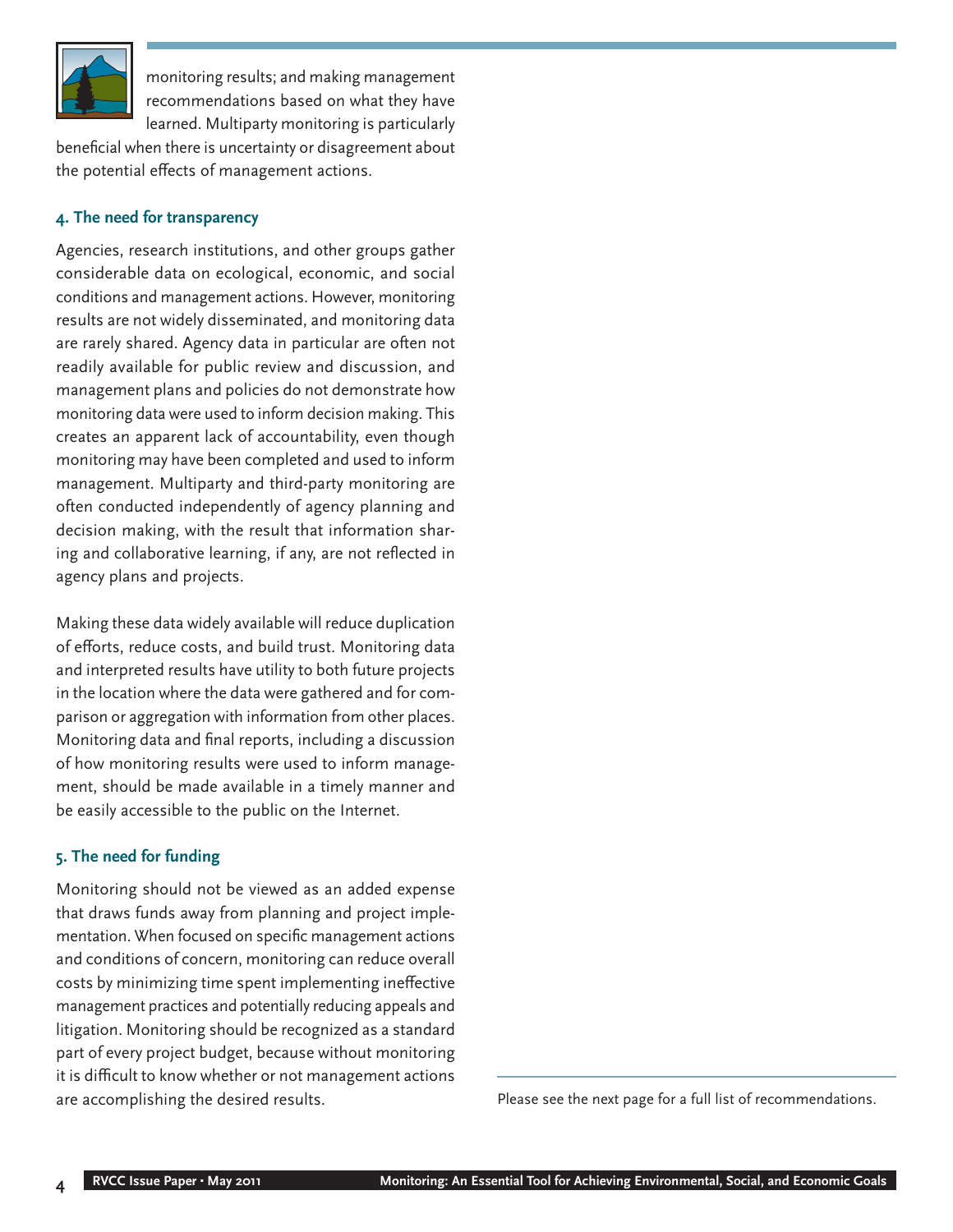### *Recommendations for the Forest Service and Bureau of Land Management*

- **1. Practice adaptive management by incorporating results of past monitoring into project planning.**
- 1a. Develop monitoring plans concurrently with management plans.
- 1b. Use effectiveness monitoring to understand how management actions are impacting conditions and processes of concern.
- 1c. Complete the adaptive management cycle by interpreting monitoring results and using lessons learned to improve future management.
- 1d. Develop performance measures that track completion of key steps in the adaptive management process. Performance measures could include: (1) creation of a multiparty monitoring team; (2) development of a monitoring protocol; (3) completion of data collection and analysis; and (4) holding a multiparty meeting(s) to interpret monitoring results and recommend management adaptations.
- **2. Monitor social and economic as well as biophysical outcomes.**
- 2a. Monitor social and economic benefits of land management projects, including the number and types of jobs created and retained, making this a part of the Bureau of Land Management and Forest Service's regular program of work.
- 2b. Monitor trends in capacity to do restoration work, including local workforce and infrastructure capacity, and the ability and willingness of the agencies and their partners to engage in collaborative planning.
- **3. Use multiparty processes to identify desired management outcomes, develop monitoring protocols, oversee data collection, interpret monitoring results, and plan future action.**
- 3a. Involve people with diverse knowledge and perspectives in defining conditions and management actions of concern and build trust by identifying and monitoring issues of concern.

3b. Use a multiparty process to encourage learning among all participants; ensure that data interpretation takes into account the



broader ecological, social, and economic context; and increase the likelihood that monitoring results will be used in subsequent planning and decision making.

### **4. Record and share monitoring data.**

- 4a. Post monitoring data and results on publicly available websites, and provide raw and analyzed data to partners and stakeholders. Collaboratively share raw and analyzed data, lessons learned, and actions recommended or taken as a result of lessons.
- 4b. Contribute data sets and geodata to www.data.gov and other interagency Internet-based data warehouses to make it available for re-analysis and interpretation. Data and analysis should also be stored in multiple locations, perhaps with additional entities to reduce the risks of data loss.

### **5. Allocate funds to monitoring.**

- 5a. Allocate at least 10% of project planning and implementation funds to gathering, analyzing, and interpreting monitoring data – preferably by multiparty teams. Funding should be proportional to project size, complexity, and controversy.
- 5b. Revise agency policy to explicitly allow the use of retained receipts from stewardship end result contracts for all aspects of monitoring, including planning, data collection, and data analysis.

### *Recommendation for Congress*

1. Enact and fund the Land Management Planning, Assessment and Monitoring line item at \$205.6 million for the Forest Service, as proposed in the President's FY2012 budget to encourage and support greater community engagement in identifying, prioritizing, and implementing programs and projects to address ecological diversity, watershed health, and the impacts of climate change on federal public lands. This funding will ensure the agency's ability to support community engagement in national forest planning and monitoring.